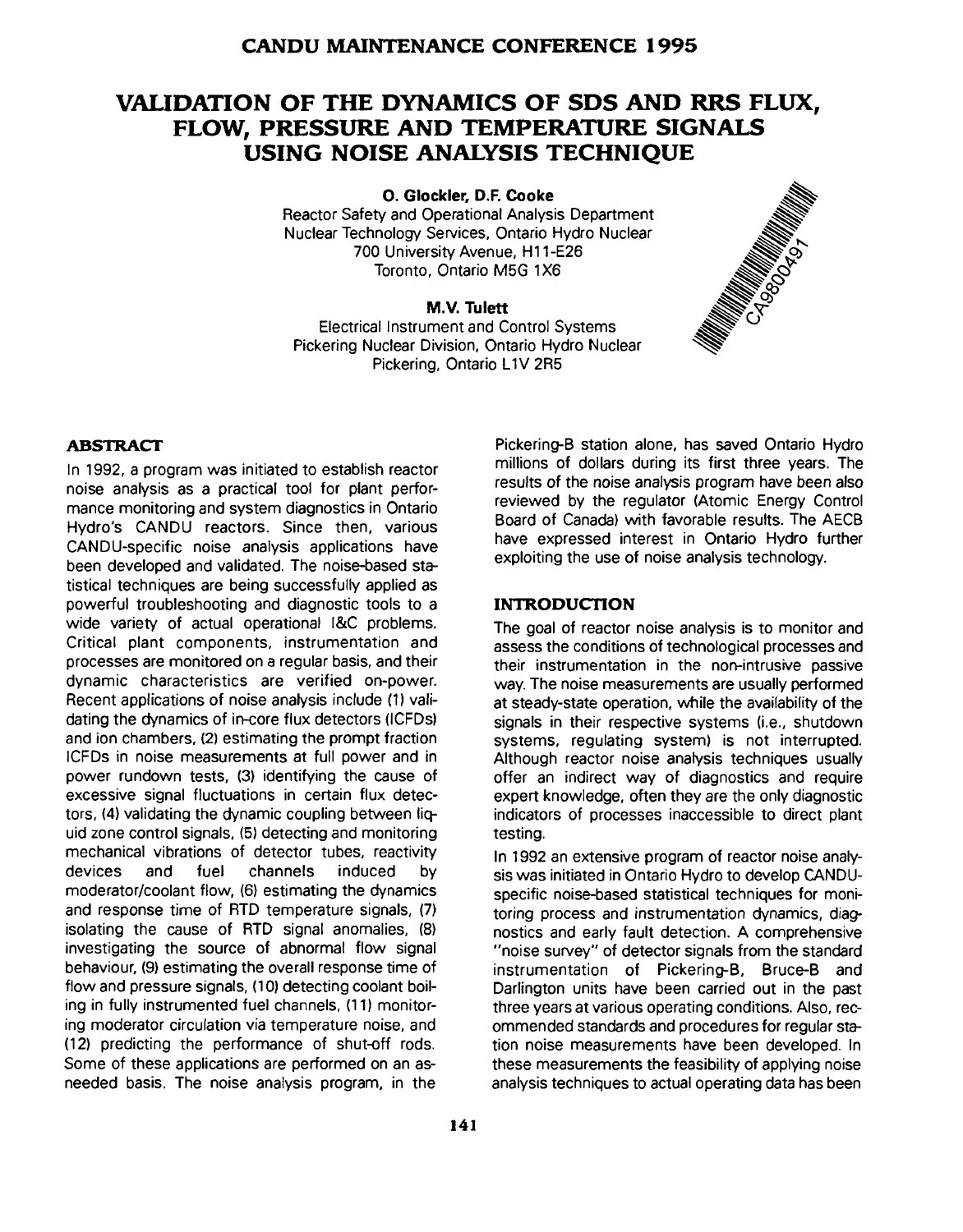clearly demonstrated. The results indicated that the detection and characterization of instrument and process failures, and validation of process signals and instrument functionality can be based on the existence of certain statistical signatures derived from the measured reactor noise signals.

Multi-channel PC-controlled analog data acquisition hardware and signal processing software capable of carrying out 48-channel simultaneous noise measurements have been developed and regularly used in station noise measurements. The custom-built signal conditioning and data acquisition hardware (isolation buffer amplifiers, filters, DC-compensators, noise amplifiers, ADC boards) are fully software-controlled. The procedure for safely connecting analog station signals from the two shutdown safety systems (SDS1 and SDS2), the reactor regulating system (RRS) and the fully instrumented fuel channels (FINCH) to the noise measuring hardware has been established. Week long noise measurements can be carried out with no interference with the normal operation of the plant. The PC-based off-line signal processing software includes FFT-based multi-channel spectral analysis, multivariate autoregressive (MAR) modeling for cause-and-effect analysis and response time estimation, and sequential probability ratio tests (SPRT) of MAR-based residual time series for fault detection. A newly designed portable noise analysis system is being developed in AECL Chalk River Laboratories, which will eventually replace the current system<sup>1</sup> and will transfer the technology to the stations. Application areas in which reactor noise analysis has been successfully used are discussed in the following sections.

### **VERIFYING IN-CORE FLUX DETECTOR DYNAMICS**

One of the most important applications of reactor noise analysis in Ontario Hydro's CANDU units is the confirmation of the functionality and dynamic response of in-core flux detectors (ICFDs) and their amplifiers. The on-power verification is based on the signatures of inter signal spectral functions characterizing the statistical coupling between detector signal fluctuations measured simultaneously. The first in-core neutron flux noise measurements in Ontario Hydro's power plants at full-power operation were performed in early 1992 at Units 6, 7 and 8 of Pickering-B<sup>2</sup> . Further in-core neutron noise measurements were carried out in all units of Darlington and Pickering-B and in two units of Bruce-B between 1992 and 1995. Noise signals from regular in-service and spare ICFDs (self-powered flux detectors with

Platinum, Inconel or Vanadium emitters) of SDS1, SDS2, RRS and Flux Mapping systems were measured at full-power normal operation before scheduled reactor outages. The results showed that neutron noise signals contained process related dynamic information in the frequency range of 0-10 Hz. This indicates that the detectors are "alive" and capable of following the small but fast fluctuations in the neutron flux around its static value, even after 12 years of continuous service in the Pickering-B units.

In Pickering-B periodic and systematic noise measurements of all in-core flux detectors used in the shutdown systems and the reactor regulating system are carried out on a regular basis to confirm that the detectors meet their transient response requirements. The statistical noise signatures characterizing the normal detectors were learned for all vertical and horizontal detectors, regular and spare detectors in all reactor units. A large database of signatures has been established in terms of auto power spectral density (APSD), coherence and phase functions, and MAR-models of detector noise signals<sup>3</sup>. Abnormal signatures indicating the degradation of detectors/ instrumentation dynamics can be readily identified. In 1992, one of the in-core flux detectors of RRS channel B in Pickering-B Unit 6 was identified as degraded based on its unusual noise characteristics and low coherence with other ICFD noise signals. The same detector was found to be degraded in the subsequent reactor rundown test as well. In 1994, two more detectors were found to have degraded dynamics through the noise analysis surveillance program. Based on the noise analysis results, the detectors have been declared failed by the station's engineering staff. In other cases, detectors previously declared to be unavailable, were validated by noise analysis and put back in service. Also, in-core flux detectors with low insulation resistance (<100 kOhm) were confirmed to be still operational.

Multi-channel measurements of ICFD and ion chamber noise signals are also used to estimate the relative prompt fraction of ICFDs. The noise-based estimation of ICFD relative prompt fractions can be calibrated either to the absolute prompt fraction of ICFDs derived from a subsequent reactor rundown test (SDS1 -initiated reactor trip from full power), or to the ion chamber noise characteristics, assuming in both cases that the ion chambers are 100% prompt and truly represent the global flux changes in the core over the frequency range of interest. Typically, reactor rundown tests can be performed every two years for a limited number of ICFD detectors only. Once the ICFD noise signatures are calibrated to the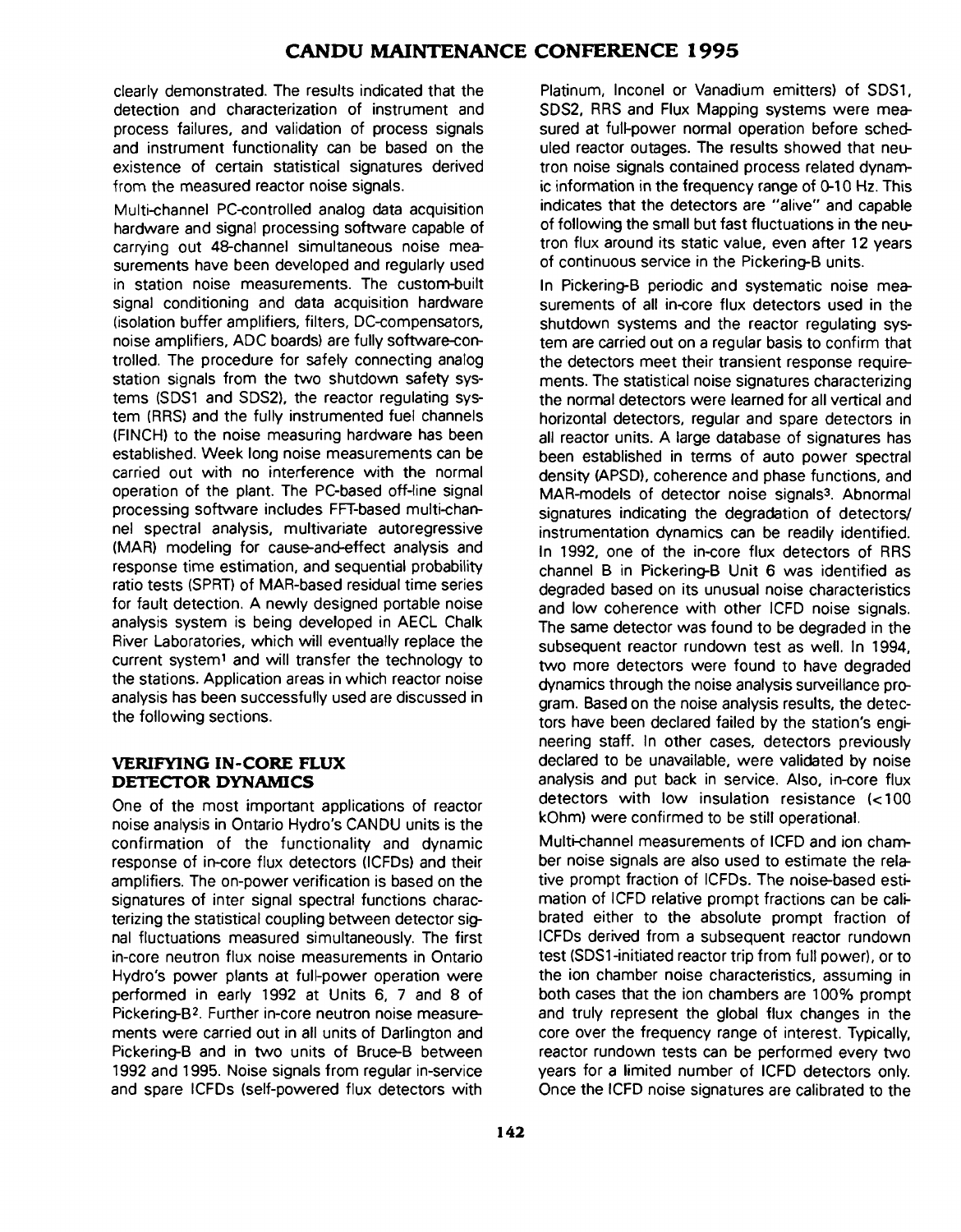results of the reactor rundown test or the ion chamber noise, changes in the prompt fraction can be detected by noise analysis any time between rundown tests. The noise-based monitoring of detector performance can reduce the need for further rundown tests.

### **MONITORING DETECTOR TUBE AND FUEL CHANNEL VIBRATIONS**

Evidence of mechanical vibration of horizontal detector guide tubes has been found in the spectral functions of certain noise signals of horizontal SDS2 and vertical SDS1/RRS ICFDs. Detectors vibrating in an inhomogenious static flux sense virtual flux fluctuations, and the mechanical vibration is mapped into detector current fluctuations. Increase in the vibration amplitude or possible impacting on surrounding calandria tubes can be detected indirectly by neutron noise analysis. The vibration of the detector tubes, induced by the moderator flow, resulted in strong peaks in the APSD and coherence functions of ICFD noise signals in the frequency range of 3-5 Hz. Noise signals of detectors located in the same vibrating detector tube have high coherence and zero phase difference at the fundamental frequency of tube vibration. Higher harmonic frequencies of the detector tube vibrations were also observed in the ICFD noise spectral functions as smaller and narrower peaks with 180 degree phase difference. Noise signals from detectors located in different tubes have zero coherence at the vibration frequencies since the vibration of different tubes are not correlated, even if they had the same vibration frequency. The APSD functions of noise signals from ICFDs located in vertical guide tubes show signs of guide tube vibration too, although the vertical detector tubes are less susceptible to mechanical vibration.

By monitoring the trend of vibration peaks in the noise spectral functions of the measured detector signals, the mechanical condition of the detector tube can be assessed based on the following simple principles: (1) increase in the magnitude of the peak in the noise APSD indicates increasing vibration of the detector tube, (2) shift in the location of the APSD peak indicates changes in the mechanical conditions/support of the detector tube, (3) widening of the APSD peak indicates increasing impacting with the surrounding structures<sup>4</sup> .

Recent neutron flux noise measurements have detected fuel channel vibrations at frequencies around 4.5-6 Hz and 15 Hz. Some ICFDs lined-up along the same fuel channels showed common vibration peaks with high coherence. At these vibration frequencies, the phase difference between the ICFD noise signals was either 0 or 180 degree, depending on whether the detectors were on the same side, or different sides of the vibrating fuel channel. In many cases, multiple vibration peaks at slightly frequencies were seen in the coherence functions, indicating that there were several vibrating fuel channels among the common neighbouring channels of the two ICFDs. Similar measurements were performed in a CANDU-600 reactor, where evidence of fuel channels vibrations was also found in the same frequency ranges<sup>5</sup> . The long term monitoring of neutron flux noise peaks is useful for early detection of mechanical damage in the reactor core caused by flow-induced vibrations.

# **ESTIMATING RTD RESPONSE TIME**

Noise analysis also provides a non-intrusive method for monitoring and estimating the dynamic response of RTDs installed reactor systems. The technique has been applied to both thermowell and strap-on RTDs used in temperature measurements of moderator, reactor inlet-outlet header, channel-outlet and FINCH fuel channels of various reactor units. Measurable and physically reasonable fluctuations of RTD signals have been analyzed in Darlington, Pickering-B and Bruce-B units, and their noise signatures have been learned. Based on the established noise database, RTDs with degraded dynamic response can be identified.

Signal fluctuations of SDS1 heat transport high temperature (HTHT) RTDs were recorded in Pickering-B Unit 8 for 15 hours with the reactor operating at full power. The objective of the noise measurement was to estimate the response time of the newly installed RTDs and to identify possible anomalies in the RTD signals. The RTD response time derived from the APSD of noise signals was in the range of 14-16 sec for all the SDS1 HTHT safety RTDs. The APSD functions exhibited a clear corner frequency on log-log scale at around 0.01 Hz with linear attenuation. Recent numerical studies, based on SOPHT modeling indicated, that the noise-based estimation gives an upper limit for the RTD response time<sup>6</sup> .

Earlier noise measurements of FINCH channel RTDs, reactor inlet/outlet header RTDs, moderator inlet/outlet RTDs and fuel channel outlet RTDs in Bruce-B and Darlington units also showed that the temperature fluctuations sensed by the RTDs are in the frequency range below 0.5 Hz for both the thermowell and the strap-on RTDs. Irregular and fast bilevel changes were found in some of the RTD signals.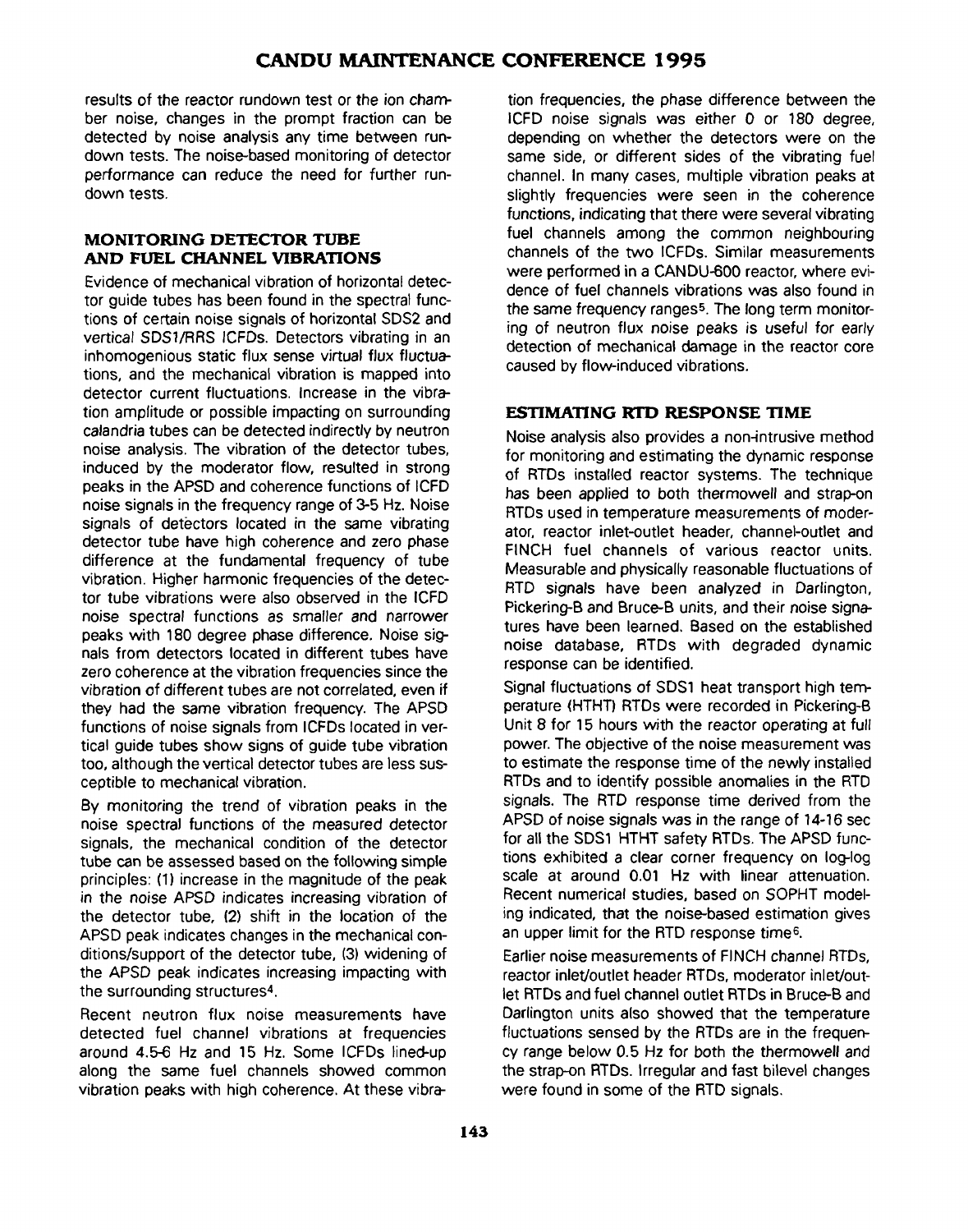Additional RTD noise measurements in the frequency range of 0-100 Hz were carried out in Pickering-B Unit 6 in 1993, in order to identify the source of a strong electrical noise in the SDS2 HTHT RTD temperature signals which has already tripped the reactor once. Based on our measurements, a design fault in the circuit of one of the ground fault detectors was positively identified as the source of signal transients. In fact, in 1989, one of the Pickering B units tripped on high temperature. Diagnosis at the time could not confirm the cause of the trip, but a faulty ground fault detector was suspected.

Based on the conclusive results of the 1993 Unit 6 noise measurements, a surveillance program has been put in place at the station to monitor ground fault detector integrity. This program has already prevented a reactor trip in 1994 (on the current world record holder for continuous production. Unit 7 at Pickering-B) by early detection of a fault in the ground fault detector.

### **INVESTIGATING PRESSURE NOISE AND FLOW SIGNAL ANOMALIES**

Noise analysis is being successfully used in pressure and flow measurements of the primary heat transport (PHT) system as well. The application includes the following areas: (1) estimating the response time of pressure and flow transmitters and validating their dynamics, (2) identifying the resonance frequencies of pressure sensing lines, (3) validating FINCH flow and SDS1 safety flow signals, and (4) separating anomalies in flow from instrument noise.

Transient alarms on SDS1 Low Gross Flow (LGF) safety signals were investigated, which involved simultaneous noise measurements of four SDS1 flow signals, two reactor inlet and two outlet header pressure signals and seven FINCH inlet flow noise signals in the PHT system of Pickering-B Unit 6 at full power operation<sup>7</sup> . The objective was to investigate the characteristics and the root cause of the strong signal dips detected in the SDS1 LGF flow signals, and to determine whether the signal dips represented real flow transients in the PHT system (induced by pumps or process abnormalities), or if the dips were generated locally in the flow measuring elements/ instrumentation. The spurious alarms (dipping below 90% flow) caused by the dips in the Low Gross Flow loops has been a problem on PNGS-B units for some time. In Unit 6 the SDS1-D Low Gross Flow F4D-FT1 signal was spuriously alarming at a rate of up to 30 times per 12-hour shift. The typical time width of a signal dip was 70 msec.

The analysis proved that the signal dips in SDS1-D signals did not represent global flow reductions in the process. Most likely, the dips are generated locally and independently by the flow (Delta p) measurement elements (orifice plate and impulse lines). Similar flow (Delta p) measurements in FINCH channels do not show any dips, only the normal flow fluctuations. In those channels a much smoother flow element (Venturi tube) is applied to achieve a measurable Delta p signals. No reactor inlet and outlet header pressure signals showed any dips similar to those found in SDS1-D flow signals. The fundamental frequencies and their higher harmonics of pressure sensing line resonances were also identified in all the pressure and flow signals as resonance peaks in the noise spectra. These peaks are well-known and are considered as normal components of the measured noise signals. They can be separated from the effect of the random dips on the flow noise spectra. Fluctuations in the FINCH and SDS1-D flow signals are totally uncorrelated even if they were connected to the same reactor inlet header. The lack of coherence can be explained by the dominance of the independent and random dips in the SDS1-D flow signals superimposed on the normal and correlated fluctuations of the flow signals. The occurrence of dips in SDS1-D flow signals is random, resulting in a white noise contribution to the flow noise spectra. Also, the dips are uncorrelated between the four SDS1-D flow signals, indicating that the dips are generated independently. A subsequent study showed that by applying a minimum necessary filtering (dampening) to the SDS1-D Delta p transmitter signals, the signal dips causing spurious alarms can be greatly reduced. Since the noise measurements proved that the signal dips do not represent real physical flow reductions in the PHT system, applying low-pass filtering to the transmitter signals would not corrupt the signal dynamics. Similar flow dips were found in the LGF safety signals of other Pickering-B units. The problem seems to be generic in all orifice-based flow measurements.

Further pressure and flow noise measurements were made in the low frequency range (0-1.0 Hz). A sharp and strong peak in the pressure noise spectra was found at 0.025 Hz in all the measured inlet and outlet header pressure noise signals with zero phase difference and maximum coherence. This slow and correlated in-phase oscillation of pressure signals with about 40 sec time period can be clearly seen in the raw time series as well. Most likely the pressure oscillation is caused by a periodic "feed-and-bleed" control. Also, a smaller and wider pressure peak was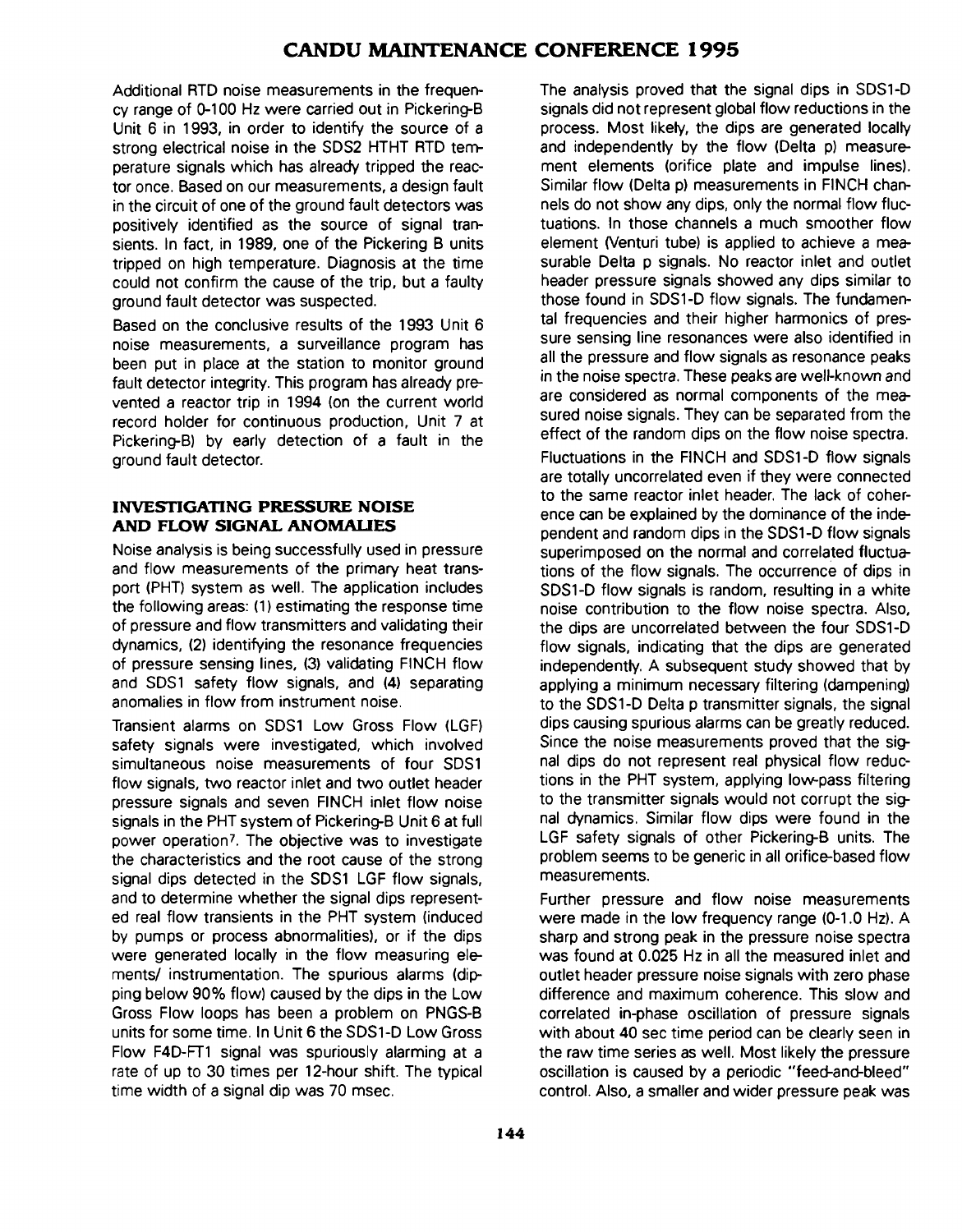found around 0.3 Hz in the inlet and outlet header pressure signals with high coherence. The 0.3 Hz oscillation between two reactor header pressure signals is in-phase or opposite phase depending on whether the two reactor headers are in the same coolant loop or in different loops. These low-frequency pressure fluctuations have no effect on the measured FINCH and SDS1 flow fluctuations, since the latter are based on differential pressure measurements, in which both legs of the differential pressure transmitter are equally affected by the pressure oscillations. However, the same pressure oscillations can be identified in the in-core neutron flux fluctuations.

# **VALIDATING ZONE CONTROL SIGNALS**

The objective of this application is to validate the cause-and-effect relationships between the ICFDs signals, liquid zone level signals and their control valve position signals. The flux in the 14 zones of CANDU reactor core is controlled by constantly adjusting the level of light water in 14 liquid zone compartments" located inside the core. The demand positions of inlet control valves of the liquid zones are calculated by the control computer based on the readings of the 14 in-core flux detectors assigned to the 14 zones. Faulty in-core flux detectors, level transmitters, hunting control valves and possible instabilities in the coupling between neutron flux and liquid zone level signals can be identified by multichannel spectral analysis of noise signals. Based on these measurements, the sensitivity of RRS in-core flux detector signals to the changes in the individual liquid zone levels can be estimated as a frequency dependent complex transfer function derived from the spectra of the measured neutron flux and liquid zone level noise signals.

In Pickering-B Unit 6, the dynamic coupling between fluctuations in zone level indicator signal and the incore neutron flux detector, located in the same zone, has high coherence (90%) and linear phase difference starting from 90 degrees at zero frequency. This indicates that the slow changes (below 0.1 Hz) in the liquid zone level and neutron flux signals are coupled through a time integral with a delay time of 1.5 sec. Similar phase analysis showed that the zone level noise is the time integral of the control valve position fluctuations. The former lags behind the latter by a time delay of 1.5 sec, derived from the phase slope. The liquid zone level fluctuations are also coupled with in-core flux fluctuations and control valve fluctuations at 0.25 Hz, even if the signals were measured in different zones. This wide peak represents a

global and correlated coupling between zone control signal fluctuations in the whole reactor core. The neutron flux fluctuations in different zones are also correlated in phase, except below 0.1 Hz, where the slow flux changes are driven by the independent control actions in the 14 zones. The slow zone level fluctuations (below 0.1 Hz) in different zones are independent (zero coherence), while level fluctuations around 0.25 Hz are in phase and correlated between any two zones (broad peak in coherence). In-core flux detector and control valve position noise signals are also strongly correlated below 0.5 Hz with a constant phase shift of 180 degree.

The above complex coupling patterns of ICFD, level and valve fluctuations were found in all combinations of zone pairs. Similar zone control noise measurements in Darlington (1993) and Bruce-B (1994) showed the same statistical coupling under normal conditions<sup>8</sup> . The frequency dependent dynamic coupling inferred from noise can be decomposed into a local zone component and an overall reactor core component. Once these complex patterns have been learned, they can be used to validate process/instrumentation dynamics. If these patterns are reproduced in subsequent noise measurements, it indicates that the process and its instrumentation is in normal condition.

### **VALIDATING ION CHAMBER SIGNAL DYNAMICS**

Noise components of log N and log N Rate signals of the three ion chambers used in the reactor regulating systems were continuously recorded during the startup of Darlington Unit 4 in 1993. Similar noise measurements of three ion chambers used in SDS2 were carried out during the entire three-month outage of Pickering-B Units 5 and 7 in April-June and October-December of 1994, respectively. Ion chamber noise signals from both SDS1 and SDS2 systems were continuously recorded in the 1995 outage of Unit 5. The purpose of these measurements is to monitor the functionality of ion chambers and their instrumentation at low power  $(4$  to  $-7$  decades). Should anomalies occur, corrective actions still could be taken before the startup. In the Pickering-B applications, noise analysis identified faulty ion chamber amplifiers. Also, the noise measurement provided supporting data for the relatively frequent SDS1 spurious Log N Rate trips in Pickering-B Units 5 and 7. Both the Darlington and the Pickering-B noise measurements showed that the multi-channel noise signatures of the Log N and Log N Rate signals of the ion chambers had a certain pattern, which changed